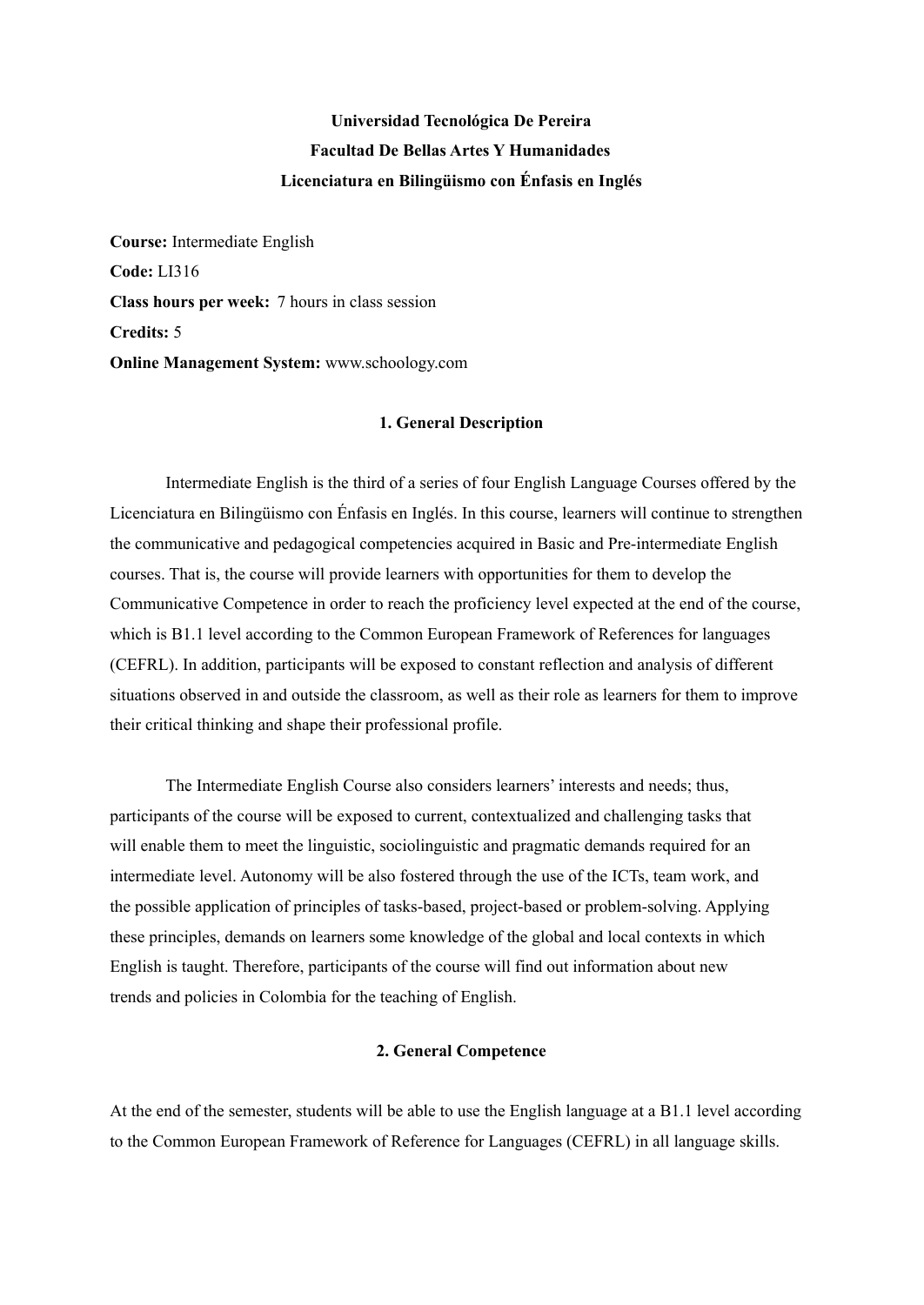| Learning Outcomes Licenciatura en                                                                                                                      | Learning outcomes Intermediate English course: At the end        |  |
|--------------------------------------------------------------------------------------------------------------------------------------------------------|------------------------------------------------------------------|--|
| <b>Bilingüismo</b>                                                                                                                                     | of the semester, students will be able to:                       |  |
| 1. Uses Spanish and English with high                                                                                                                  | Term 1                                                           |  |
| levels of proficiency in the social,<br>academic and professional fields, and<br>with intercultural, relational, functional<br>and critical awareness. | 1. Listening: Follow a straightforward talk and categorize the   |  |
|                                                                                                                                                        | information in a table.                                          |  |
|                                                                                                                                                        | 2. Speaking: Discuss specific causes and consequences of social  |  |
|                                                                                                                                                        | and environmental problems in their communities, and propose     |  |
|                                                                                                                                                        | innovative solutions that can improve the quality of life or the |  |
|                                                                                                                                                        | environment around them.                                         |  |
|                                                                                                                                                        | 3. Reading: Find and understand and paraphrase relevant          |  |
|                                                                                                                                                        | information in factual texts.                                    |  |
|                                                                                                                                                        | 4. Writing: Write a magazine article regarding real              |  |
|                                                                                                                                                        | social/environmental problems in our community.                  |  |
|                                                                                                                                                        | 5. Writing (sentence level): Identify and correctly write simple |  |
|                                                                                                                                                        | and compound sentences and correct the mistake 'Choppy           |  |
|                                                                                                                                                        | sentences'.                                                      |  |
|                                                                                                                                                        | 6. Language Use: Recognize how to use relative pronouns to       |  |
|                                                                                                                                                        | effectively apply them in the construction of defining and       |  |
|                                                                                                                                                        | non-defining relative clauses.                                   |  |
|                                                                                                                                                        |                                                                  |  |
|                                                                                                                                                        | Term 2                                                           |  |
|                                                                                                                                                        | 1. Listening: Understand specific points and recall information  |  |
|                                                                                                                                                        | from topic-related audio clips through note taking strategies.   |  |
|                                                                                                                                                        | 2. Speaking: Choose a language learning app that allows him/her  |  |
|                                                                                                                                                        | to depict and discuss its usefulness in class.                   |  |
|                                                                                                                                                        | 3. Reading: Match heading to paragraphs about articles on        |  |
|                                                                                                                                                        | familiar subjects.                                               |  |
|                                                                                                                                                        | 4. Writing: Write the introduction, the first and the second     |  |
|                                                                                                                                                        | paragraph of a cause-and-effect essay regarding a historical     |  |
|                                                                                                                                                        | international conflict.                                          |  |
|                                                                                                                                                        | 5. Writing (sentence level): Identify and correctly write simple |  |
|                                                                                                                                                        | and compound sentences and correct the mistake 'Comma splices    |  |
|                                                                                                                                                        | and run-on sentences'.                                           |  |

# **3. Learning Outcomes**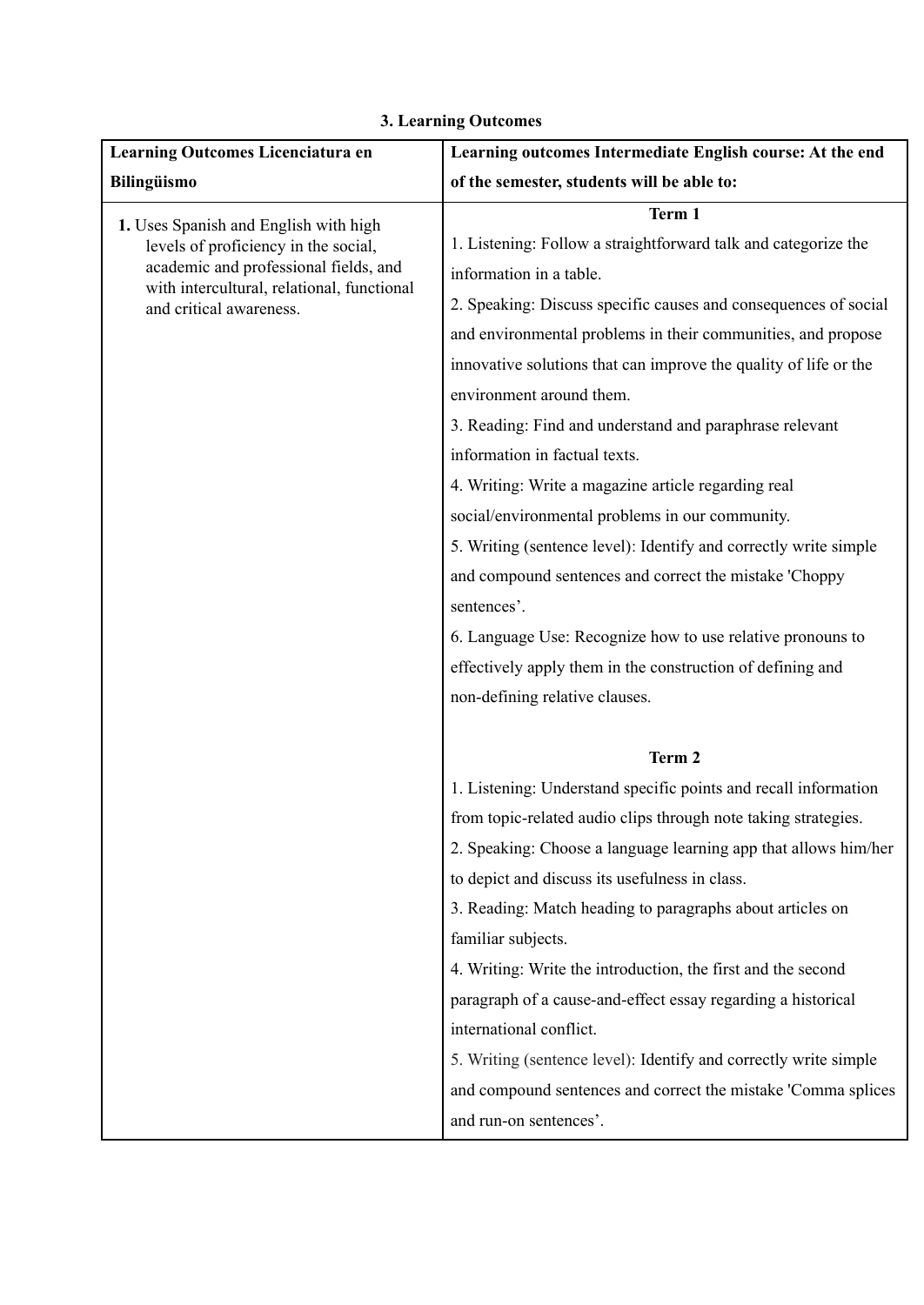|                                                                                              | 6. Language Use: Appropriate the use of passive voice to show                            |  |  |
|----------------------------------------------------------------------------------------------|------------------------------------------------------------------------------------------|--|--|
|                                                                                              | interest in the person or object that experiences an action rather                       |  |  |
|                                                                                              | than the person or object that performs the action.                                      |  |  |
|                                                                                              |                                                                                          |  |  |
|                                                                                              | Term 3                                                                                   |  |  |
|                                                                                              | 1. Listening: Understand the gist and main points from different                         |  |  |
|                                                                                              | sources of speech (interviews, conversations, monologues, etc.).                         |  |  |
|                                                                                              | 2. Speaking: Design a video to speculate about a historical event                        |  |  |
|                                                                                              |                                                                                          |  |  |
|                                                                                              | and its hypothetical outcomes.                                                           |  |  |
|                                                                                              | 3. Reading: Identify specific information for a detailed                                 |  |  |
|                                                                                              | understanding of factual texts.                                                          |  |  |
|                                                                                              | 4. Writing: Write the third paragraph and the conclusion of a                            |  |  |
|                                                                                              | cause-and-effect essay.                                                                  |  |  |
|                                                                                              | 5. Writing (sentence level): Identify and correctly write simple                         |  |  |
|                                                                                              | and compound sentences and correct the mistake 'Sentence                                 |  |  |
|                                                                                              | Fragments'.                                                                              |  |  |
|                                                                                              | 6. Language use: Identify and apply the correct use of second and                        |  |  |
|                                                                                              | third conditionals in real contexts.                                                     |  |  |
|                                                                                              |                                                                                          |  |  |
|                                                                                              |                                                                                          |  |  |
| 2. Plans and implements, in a flexible and<br>creative way, teaching and learning activities | - Design a reading task which allows him/her to apply teaching                           |  |  |
| that generate favorable environments for the                                                 | and learning strategies to guide a mini lesson.                                          |  |  |
| development of bilingual processes of                                                        |                                                                                          |  |  |
| students, applying general and pedagogical<br>knowledge, the theories of applied             | - Value the strengths of classmates as future teachers through a                         |  |  |
| linguistics and the didactics of languages,                                                  | qualitative assessment.                                                                  |  |  |
| educational and linguistic policies to                                                       |                                                                                          |  |  |
| respond to the cognitive, linguistic,<br>affective, socio-cultural and economic needs        | - Identify points for improvement in the implementation of<br>methodological strategies. |  |  |
| of various educational contexts / learners.                                                  |                                                                                          |  |  |
|                                                                                              |                                                                                          |  |  |
| 3. Reflectively and with pedagogical criteria                                                | Recognize, share and select ICT tools to foster                                          |  |  |
| incorporate the use of ICT's in the<br>development of educational processes.                 | autonomous meaningful learning.                                                          |  |  |
| 4. Analyzes, designs and adapts instruments                                                  |                                                                                          |  |  |
| and strategies to evaluate and self-evaluate                                                 | - Analyze the items required based on the rubric for every                               |  |  |
| both the bilingual and bicultural<br>development of students and their own                   | task.                                                                                    |  |  |
| educational practice in order to reflect and                                                 | - Self and co-evaluate the overall performance and their                                 |  |  |
| propose improvement actions that promote                                                     | peers based on a given rubric.                                                           |  |  |
| their professional development.                                                              |                                                                                          |  |  |
| 5. Builds, manages and implements strategic                                                  | Make group decisions regarding the development of tasks.                                 |  |  |
|                                                                                              |                                                                                          |  |  |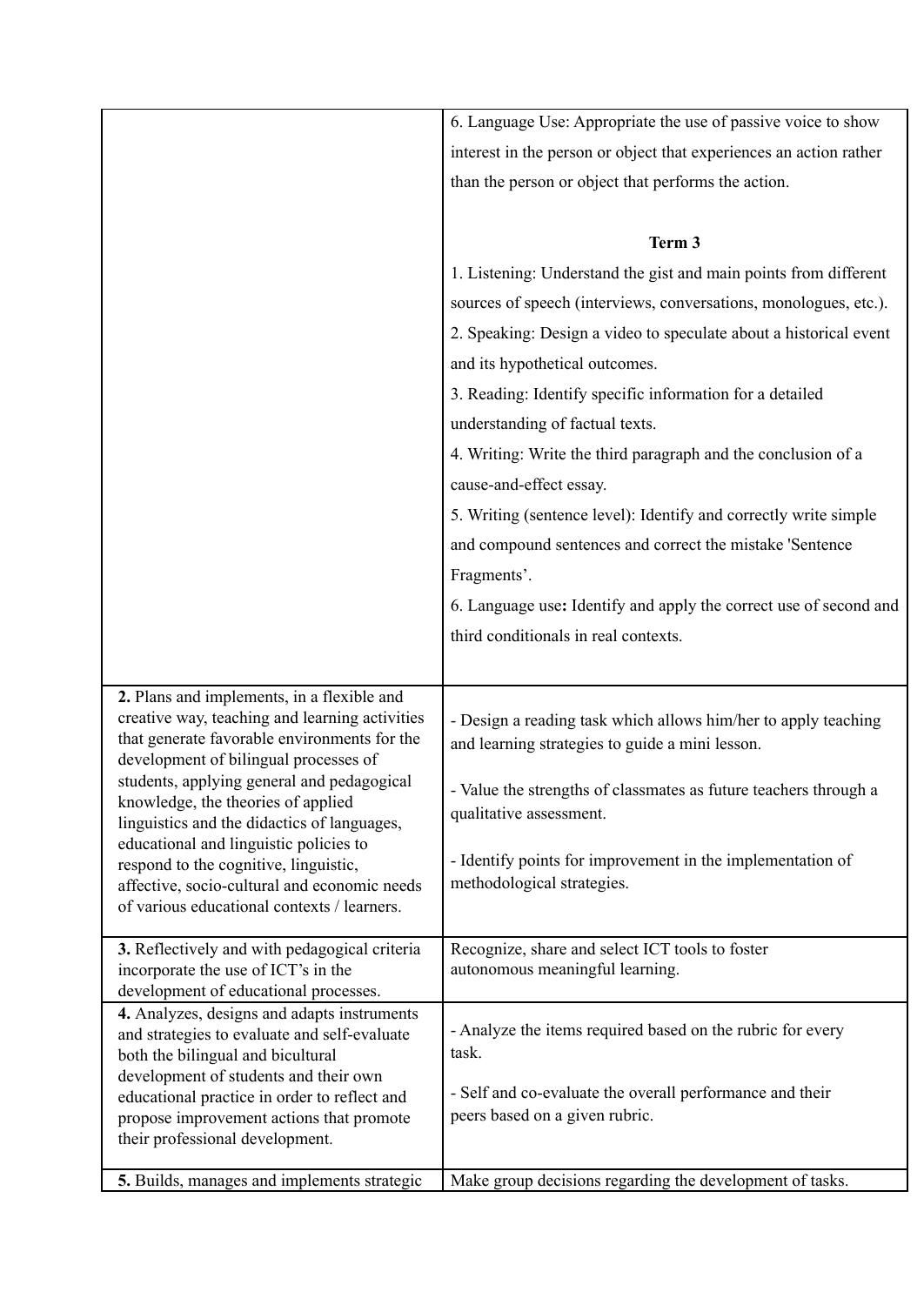| work proposals in their professional field<br>based on disciplinary, pedagogical,<br>investigative and intercultural principles as a<br>result of collaborative work in which they<br>make use of their strengths, own abilities<br>and those of the collective. |                                                                                                                                                                    |
|------------------------------------------------------------------------------------------------------------------------------------------------------------------------------------------------------------------------------------------------------------------|--------------------------------------------------------------------------------------------------------------------------------------------------------------------|
| 6. Appropriate criteria of environmental<br>sustainability in professional and daily life.                                                                                                                                                                       | - Foster environmental sustainability through the<br>practice of a no paper policy.<br>- Raise awareness about the various environmental<br>issues in our society. |

### **4. Competences to be Developed in the Course (taken from CEFRL)**

#### **4.1 Communicative Language Activities and Strategies**

#### *I. Overall listening comprehension:*

- Can understand the main points of clear standard speech on familiar matters regularly encountered in work, school, leisure, etc., including short narratives.
- Can follow in outline straightforward short talk on familiar topics, provided these are delivered in clearly articulated standard speech.
- Can understand the main points of what is said in a straightforward monologue like a guided tour, provided the delivery is clear and relatively slow.
- Can understand the main points of radio news bulletins and simpler recorded material about familiar subjects delivered relatively slowly and clearly.
- Can make basic inferences or predictions about a text content from headings, titles or headlines.
- Can follow a line of argument or the sequence of events in a story by focusing on common logical connectors (e.g. however, because) and temporal connectors (e.g. after that, beforehand).

#### *II. Overall reading comprehension:*

- Can read straightforward factual texts on subjects related to his/her field and interests with a satisfactory level of comprehension.
- Can understand standard formal correspondence and online postings in his/her area of professional interest.
- Can find and understand relevant information in short official documents. Can assess whether an article, report or review is on the required topic.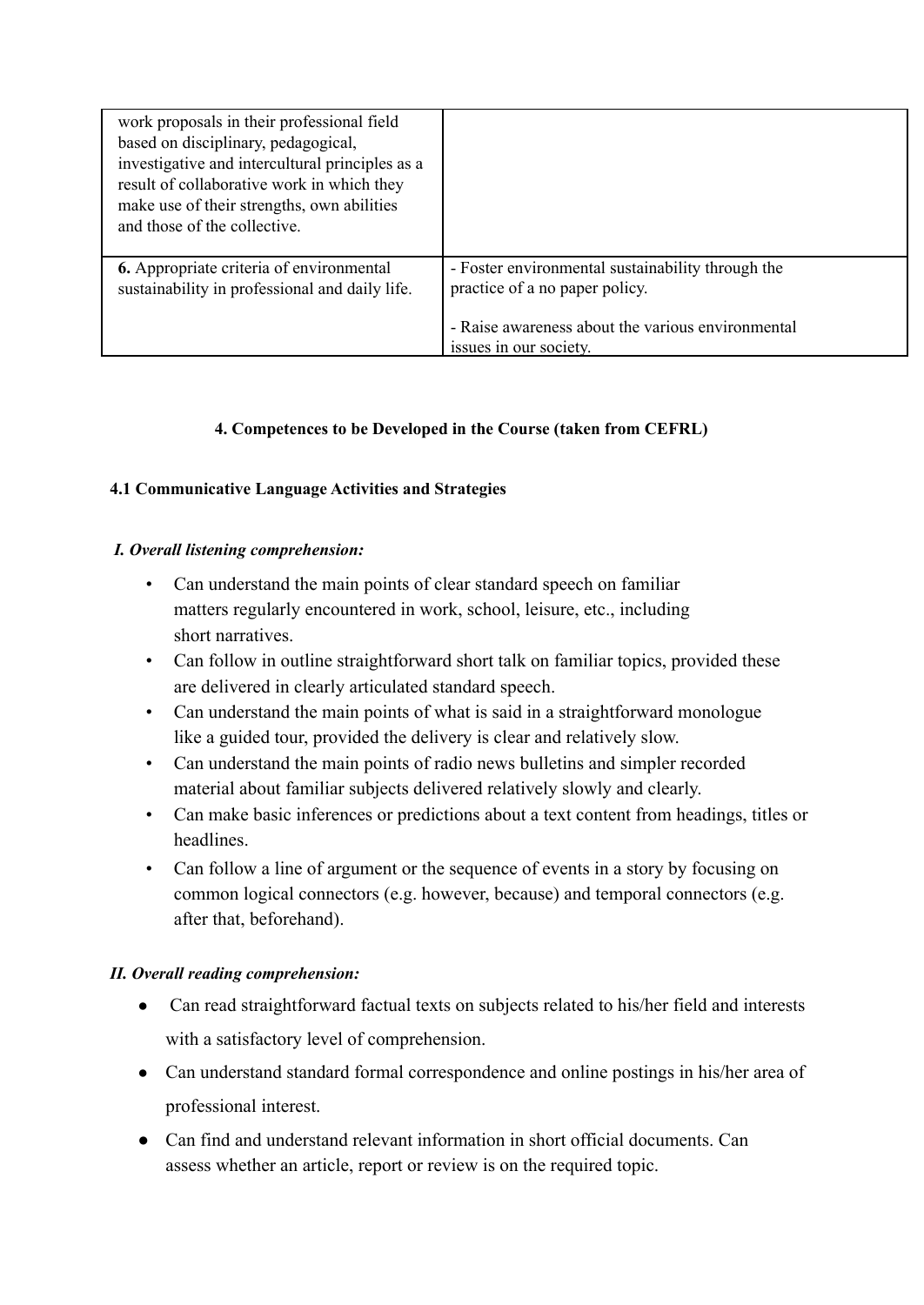● Can recognize significant points in straightforward newspaper articles on familiar subjects.

### *III. Overall Spoken production:*

### *IV. Overall spoken interaction:*

- Can unpreparedly enter into conversation of familiar topics, express personal opinions and exchange information on topics that are familiar, of personal interest or pertinent to everyday life (e.g. family, hobbies, work, travel and current events).
- Can maintain a conversation or discussion but may sometimes be difficult to follow when trying to say exactly what he/she would like to.
- Can make his/her opinions and reactions understood as regards solutions to problems or practical questions of where to go, what to do, how to organize an event (e.g. an outing).
- Can take part in routine formal discussion of familiar subjects which is conducted in clearly articulated speech in the standard form of the language and which involves the exchange of factual information, receiving instructions or the discussion of solutions to practical problems.
- Can generally follow what is said and, when necessary, can repeat back part of what someone has said to confirm mutual understanding.

#### *V. Overall written production:*

- Can write straightforward connected texts on a range of familiar subjects within his/her field of interest, by linking a series of shorter discrete elements into a linear sequence.
- Can write straightforward, detailed descriptions on a range of familiar subjects within his/her field of interest.
- Can write accounts of experiences, describing feelings and reactions in simple compound connected texts.
- Can write brief texts to a standard conventionalized format, which pass on factual information and state reasons for actions.
- Can present a topic in a short report or poster, using photographs and short blocks of texts
- Can work out how to communicate the main point(s) he/she wants to get across.
- Can write texts describing experiences, feelings and events in some detail.
- Can write a text with limited supporting details.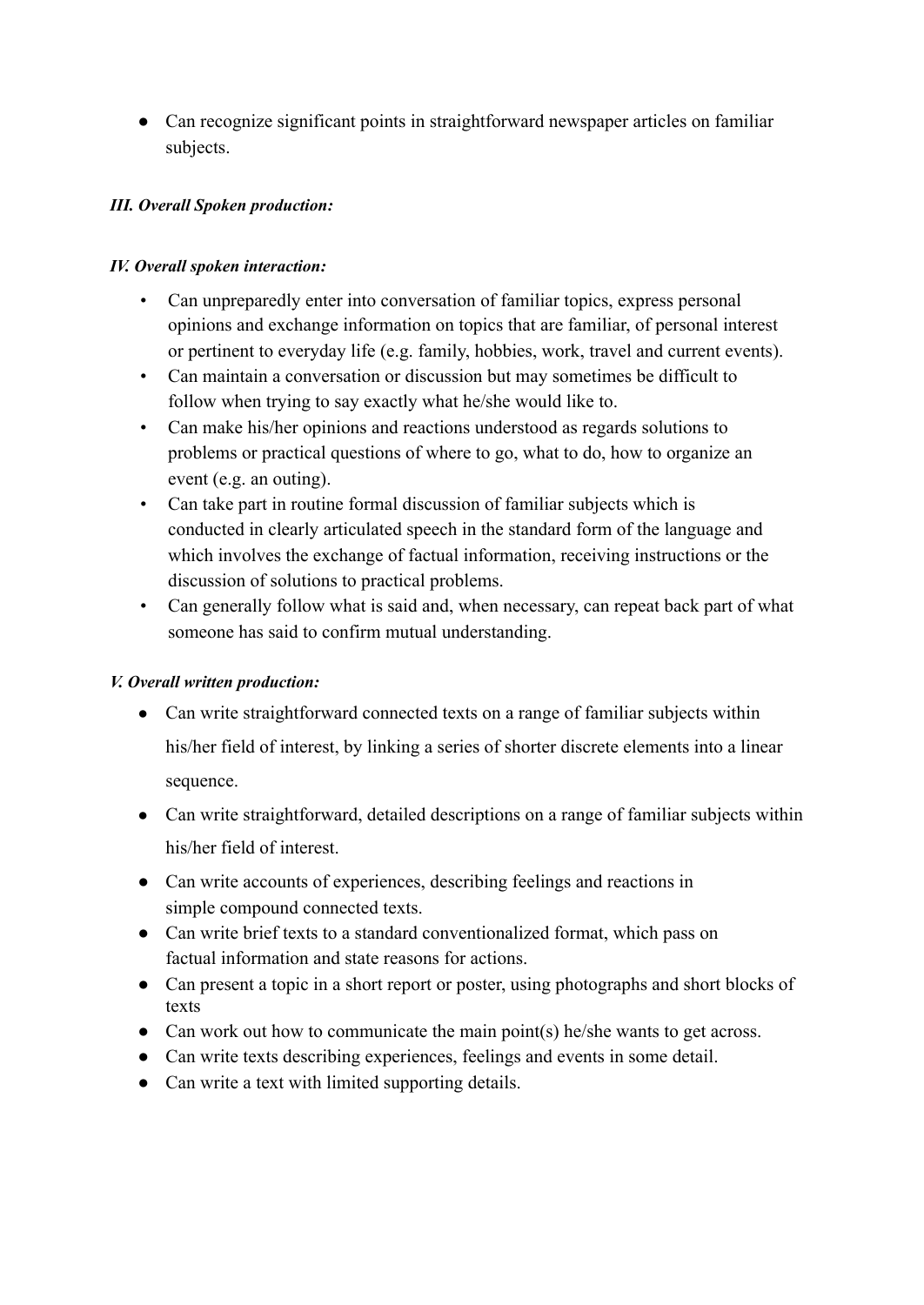### **4.2 Communicative Language Competences**

## *I. Linguistic:*

- Has a sufficient range of language to describe unpredictable situations, explain the main points in an idea or problem with reasonable precision and express thoughts on abstract or cultural topics such as music and films.
- Has enough language to get by, with sufficient vocabulary to express him/herself with some hesitation and circumlocutions on topics such as family, hobbies and interests, work, travel, and current events, but lexical limitations cause repetition and even difficulty with formulation at times.
- Shows good control of elementary vocabulary but major errors still occur when expressing more complex thoughts or handling unfamiliar topics and situations.
- Pronunciation is generally intelligible; can approximate intonation and stress at both utterance and word levels. However, accent is usually influenced by other language(s) he/she speaks.
- Can produce continuous writing which is generally intelligible throughout. Spelling, punctuation and layout are accurate enough to be followed most of the time.

### *II. Sociolinguistic:*

- Can perform and respond to a wide range of language functions, using their most common exponents in a neutral register.
- Is aware of the salient politeness conventions and acts appropriately.
- Is aware of, and looks out for signs of, the most significant differences between the customs, usages, attitudes, values and beliefs prevalent in the community concerned and those of his or her own community.

## *III. Pragmatic:*

- Can adapt his/her expression to deal with less routine, even difficult, situations.
- Can exploit a wide range of simple language flexibility to express much of what he/she wants.
- Shows awareness of the conventional structure of the text type concerned, when communicating his/her ideas.
- Can form longer sentences and link them together using a limited number of cohesive devices, e.g. in a story.
- Can make simple, logical paragraph breaks in a longer text.
- Can explain the main points in an idea or problem with reasonable precision.
- Can keep going comprehensively, even though pausing for grammatical and lexical planning and repair is very evident, especially in longer stretches of free production.

#### **4. Methodology**

Each week there will be a mixture of tasks aiming at integrating listening, speaking, reading and writing skills, as well as developing communicative competence. Participants of the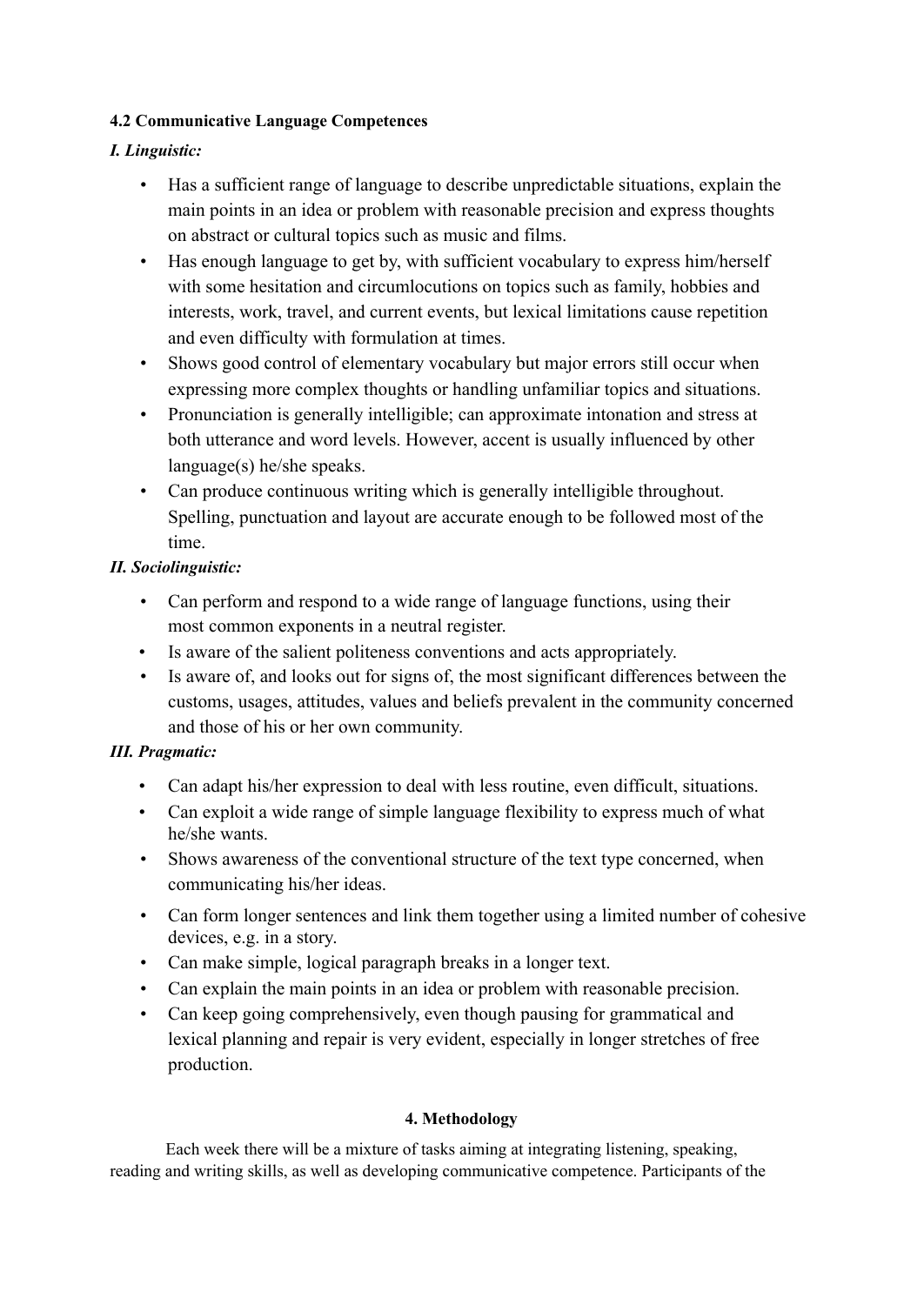course must come prepared with the material and assignment required for each session. Some topics will require participants to look for the information in the library, online, contact professionals in the field, design PowerPoint presentations, select music or videos online, etc. Therefore, the Intermediate English Course also demands skills to summarize, argue your point, propose, use ICTs, among others. Learners will be involved in real-world and pedagogical tasks focused on specific topics from the syllabus. The tasks will include communicative and noncommunicative activities such as discussions, debates, reading articles, various vocabulary and grammar resources, oral presentations, poster sessions, and writing essays.

Even though the Intermediate English Course is mainly oriented to guide participants in the development of the Communicative Competence to reach the B1.1 proficiency level, there is a critical-reflective component in which learners reflect on their own process and their role. Attendance, attitude, participation, teamwork, and commitment are essential parts of the Intermediate English Course. Finally, the course has a technological component in Schoology as an opportunity to foster autonomy, to establish different channels of communication, and to strengthen the possibility of asynchrony in class.

The content and methodology of the course incorporate elements of these four **pedagogical models**.

**Humanistic:** In the course, this aspect can be observed in the roles the teacher and learner assume. The teacher will set an example or model for learners to follow. That is, a person who is punctual and plans the lessons considering learners' interests and needs, provides effective feedback, etc. Learners will also be punctual and responsible with the homework assigned. Both teacher and learners will also contribute to assume a positive attitude to establish rapport. Moreover, respecting the ground rules negotiated and established at the beginning of the process will help to create a pleasant learning environment.

**Socio-constructivist:** The course has LEARNING as the center. That is, both students and teachers are learning throughout the course. By guiding learners and taking into account their styles, interests and needs, the design of real-world and pedagogical tasks, small scale projects, and problem-solving situation will

contribute to exploit learners' potential and give them the possibility to go beyond the syllabus.

**Critical-reflexive:** This component is observed in the analysis and reflections learners will register in their journals about their learning process. Learners will question themselves about possible solutions, alternative techniques or strategies to face some issues observed or things they need to improve. The information registered can lead learners to focus their interests on a research idea.

**Content and theme-based:** The theme-based aspect is observed in the challenging and communicative tasks learners will carry out in teams or individually, which demand and require discussion, exchange of information, negotiation of meaning, and use of forms and lexical items in a range of topics related to the participant's L1 and L2. The content has to do with the input received about ELT and Language acquisition. Such input is provided in chapters, discussions, and reflections registered on learners' journals.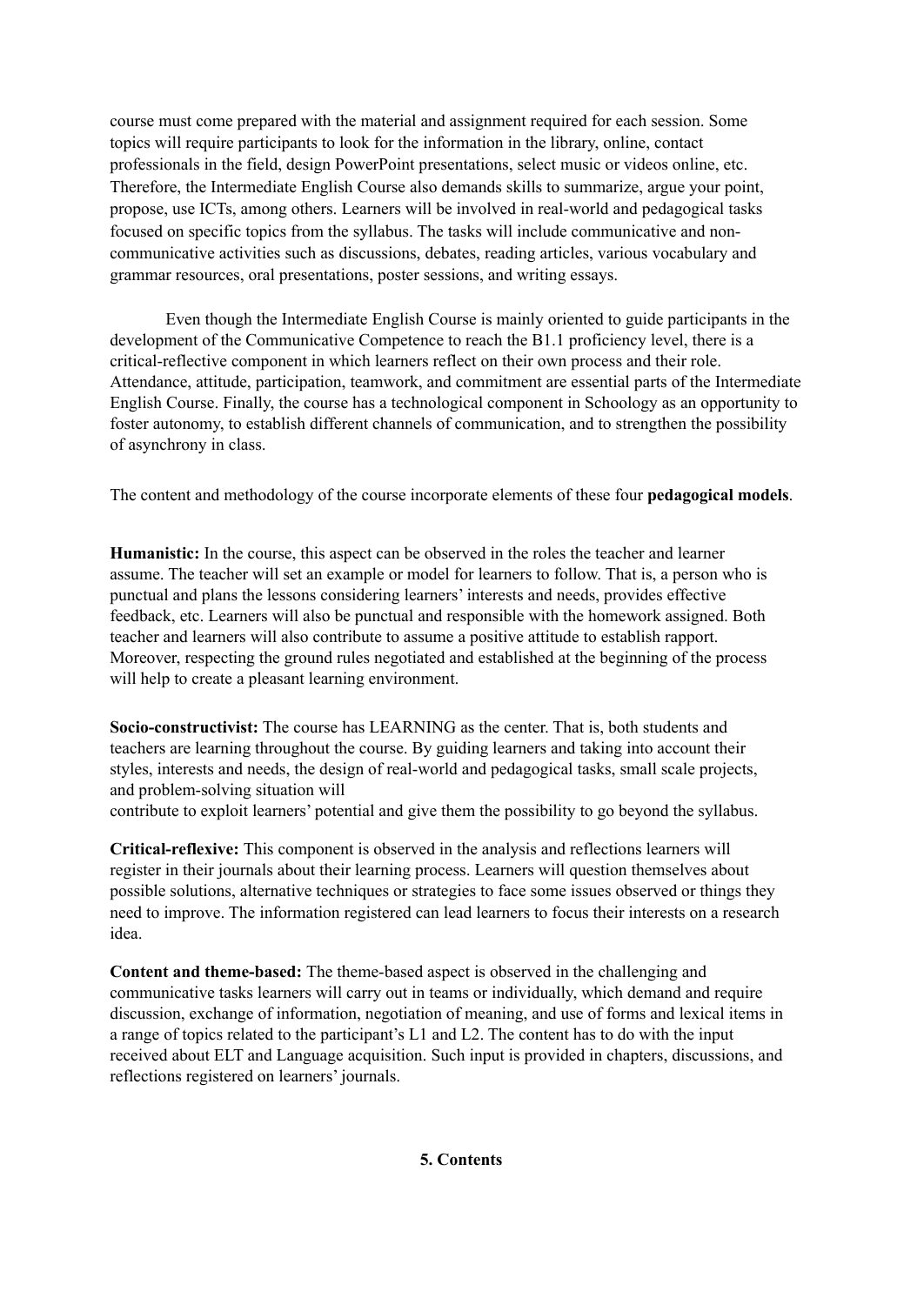The following chart presents the *suggested* themes and content that will be used as principal sources of input for learners during the course. Contents will be the basis for discussions. Nonetheless, this course will follow a language-driven approach which places the development of the linguistic competence as its primary objective. Therefore, expertise in the content itself might or might not be assessed.

| Term                    | Linguistic Competence<br>and Topics               | Themes and Contents                                      | Projects/tasks                                                                                                              |
|-------------------------|---------------------------------------------------|----------------------------------------------------------|-----------------------------------------------------------------------------------------------------------------------------|
| 1 <sup>st</sup><br>Term | <b>Relative Pronouns</b>                          | Globalization and social<br>and/or environmental issues. | Writing and sharing a magazine<br>article about the causes and                                                              |
|                         | Defining and<br>non-defining relative<br>clauses. |                                                          | consequences of a real<br>social/environmental problem in<br>their communities.                                             |
| 2 <sub>nd</sub><br>Term | Passive Voice                                     | International conflicts,<br>research, and inventions.    | Selecting a language learning app<br>to develop an in-class<br>presentation depicting the reasons<br>why they recommend it. |
| 3 <sup>rd</sup><br>Term | Conditionals 2 and 3                              | <i>Historical events</i>                                 | Choosing a historical event to<br>design a video around<br>hypothetical outcomes.                                           |

#### **6. Course Assessment**

Throughout the course, learners will be assessed in groups and individually. The types of assessment included to grade learners' performance will be carried out both in formative and summative ways. A critical self-reflection will also be taken into account. **Formative evaluation:** this will be an ongoing process and students are expected to take control of their own learning. **Summative evaluation**: this includes quantitative data on what students have achieved. **Metacognitive evaluation**: students are expected to reflect on their own learning. The communicative competence will be graded taking into account descriptors specified in the syllabus for a B1.1

| First term evaluation                   | 20%    |
|-----------------------------------------|--------|
| In and out-of-class work <b>Part I</b>  | 10%    |
| Second term evaluation                  | 20%    |
| In and out-of-class work <b>Part II</b> | 10%    |
| <b>Final Evaluation</b>                 | 30%    |
| Tutoring Sessions   Quizzes             | $10\%$ |